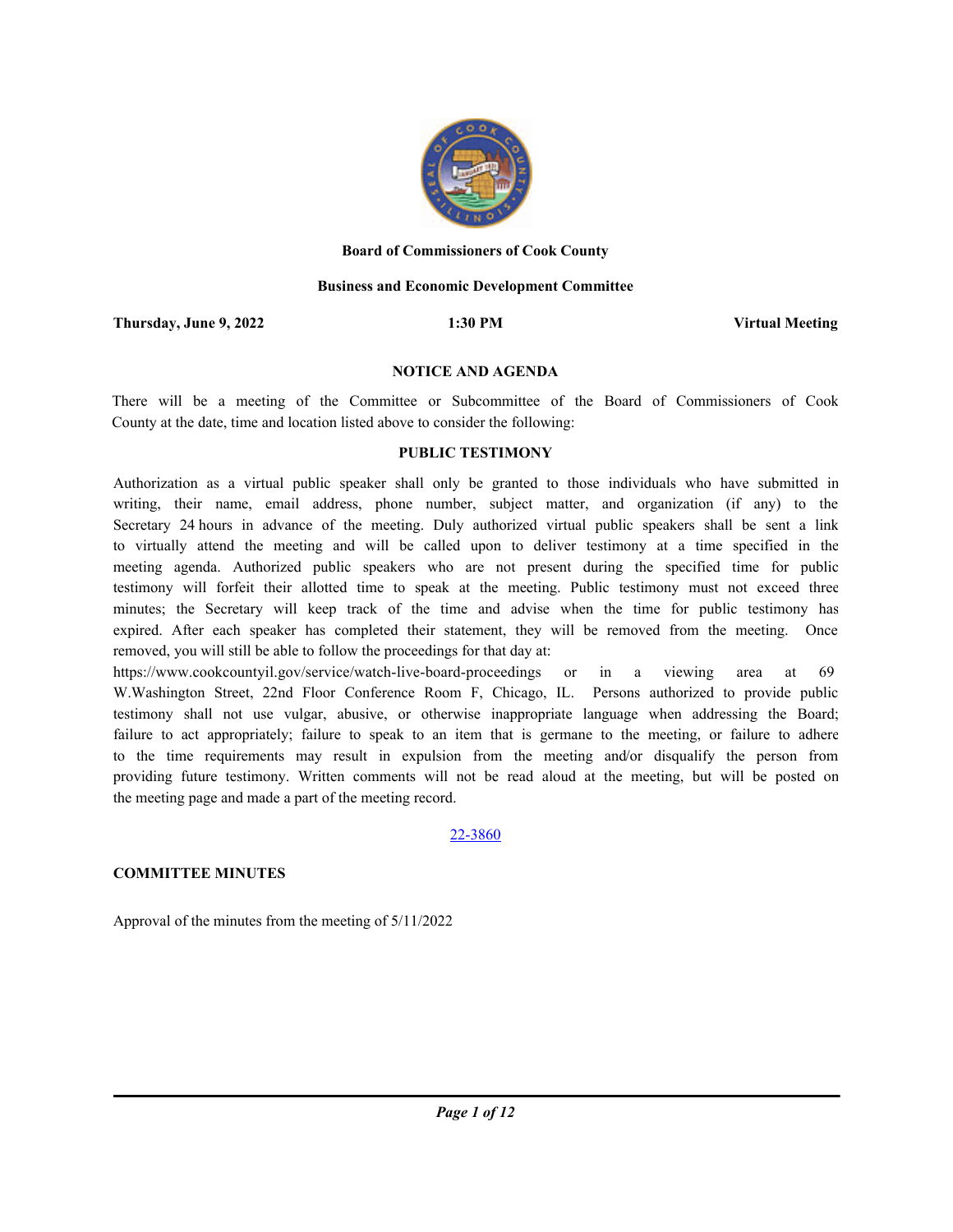## 22-3091

**Sponsored by:** TONI PRECKWINKLE (President) and DONNA MILLER, Cook County Board of Commissioners

## **PROPOSED RESOLUTION**

### **Brixmor SPE 3, LLC 7b PROPERTY TAX INCENTIVE REQUEST**

**WHEREAS,** the Cook County Bureau of Economic Development received and reviewed a Real Property Assessment Classification 7b application containing the following information:

**Applicant:** Brixmor SPE 3, LLC

**Address:** 4845 Cal Sag Road Crestwood, Illinois

**Municipality or Unincorporated Township:** Crestwood

**Cook County District:** 6th District

**Permanent Index Number:** 24-33-404-010-0000

**Municipal Resolution Number:** Village of Crestwood, Resolution No. 1155-21

**Number of month property vacant/abandoned:** More than 24 months

**Special circumstances justification requested:** Yes

**Proposed use of property:** Commercial use - retail

**Living Wage Ordinance Compliance Affidavit Provided:** N/A Commercial use

**WHEREAS,** the Cook County Board of Commissioners has adopted a Real Property Assessment Classification 7b that provides an applicant a reduction in the assessment level for an abandoned industrial facility; and

**WHEREAS,** the Cook County Classification System for Assessment defines abandoned property as buildings and other structures that, after having been vacant and unused for at least 12 continuous months, have been purchased for value by a purchaser in whom the seller has no direct financial interest; and

**WHEREAS,** in the instance where the property does not meet the definition of abandoned property, the municipality or the Board of Commissioners, may determine that special circumstances may exist that justify finding that the property is abandoned for purpose of Class 7b; and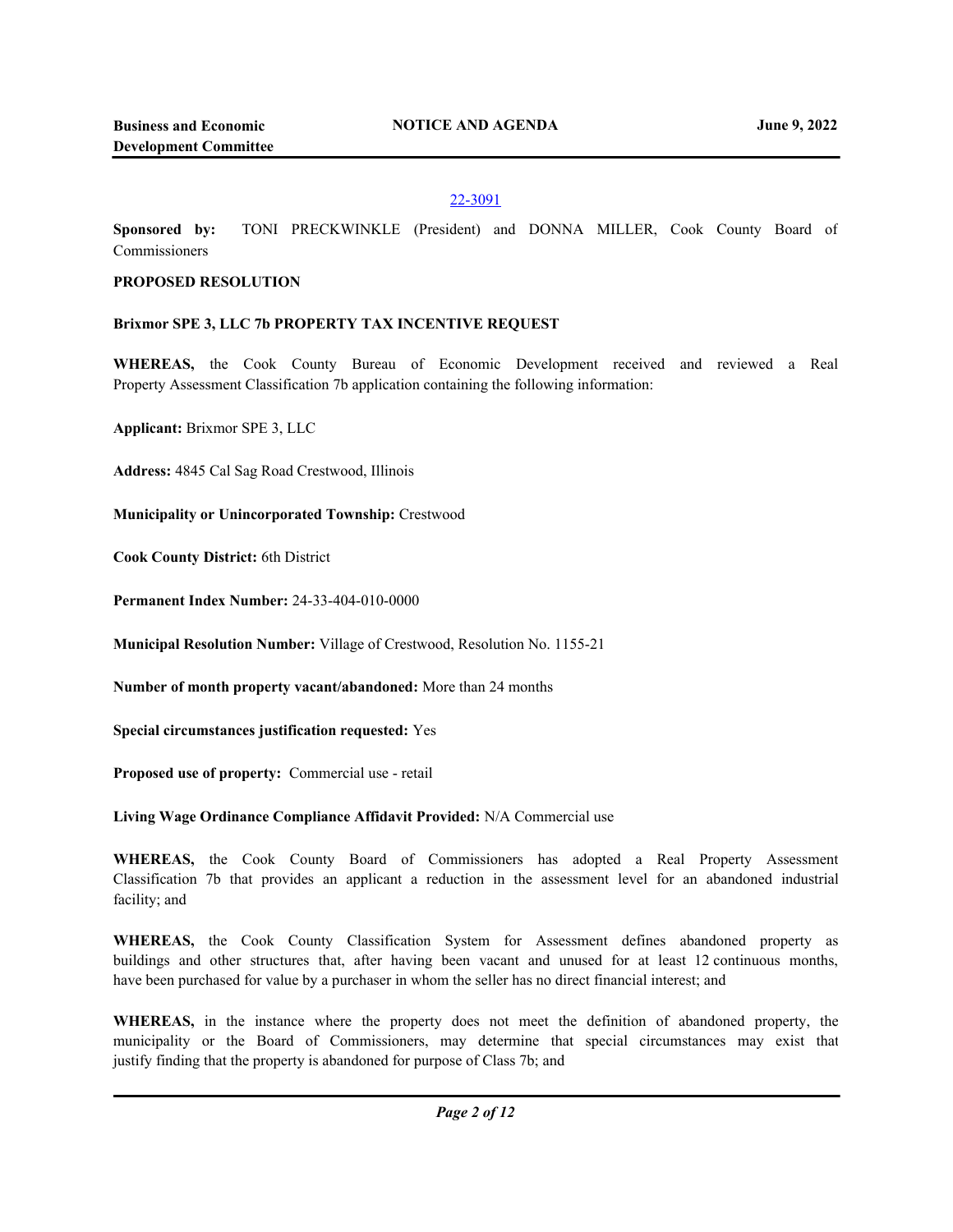**WHEREAS,** in the case of abandonment of more than 12 months, no purchase for value and substantial rehabilitation, by a purchaser in whom the seller has no direct financial interest, the County may determine that special circumstances justify finding the property is deemed abandoned; and

**WHEREAS,** Class 7b requires the validation by the County Board of the shortened period of qualifying abandonment in cases where the facility has been abandoned for less than 24 consecutive months upon purchase for value; and

**WHEREAS,** the municipality states the Class 7b is necessary for development to occur on this specific real estate. The municipal resolution cites the five eligibility requirements set forth by the Class 7a assessment status; and

**WHEREAS,** industrial real estate is normally assessed at 25% of its market value, qualifying industrial real estate eligible for the Class 7b can receive a significant reduction in the level of assessment from the date that new construction or rehabilitation has been completed, or in the case of abandoned property from the date of substantial re-occupancy. Properties receiving Class 7b will be assessed at 10% of the market value for 10 years, 15% for the 11th year and 20% in the 12th year; and

**NOW, THEREFORE, BE IT RESOLVED,** by the President and Board of Commissioners of the County of Cook, that the President and Board of Commissioners validate the above-captioned property is deemed abandoned with special circumstances under the Class 7b; and

**BE IT FURTHER RESOLVED** that the County Clerk is hereby authorized and directed to forward a certified copy of this resolution to the Office of the Cook County Assessor

**Legislative History:** 5/12/22 Board of Commissioners refer to the Business and Economic Development

## 22-3125

**Sponsored by:** TONI PRECKWINKLE (President) and SEAN M. MORRISON, Cook County Board of Commissioners

## **PROPOSED RESOLUTION**

## **55th & Kedzie LLC d/b/a Pete's Fresh Markets 7b PROPERTY TAX INCENTIVE REQUEST**

**WHEREAS,** the Cook County Bureau of Economic Development received and reviewed a Real Property Assessment Classification 7b application containing the following information:

**Applicant:** 55th & Kedzie LLC d/b/a Pete's Fresh Markets

**Address:** 15080 S. La Grange Road, Orland Park, Illinois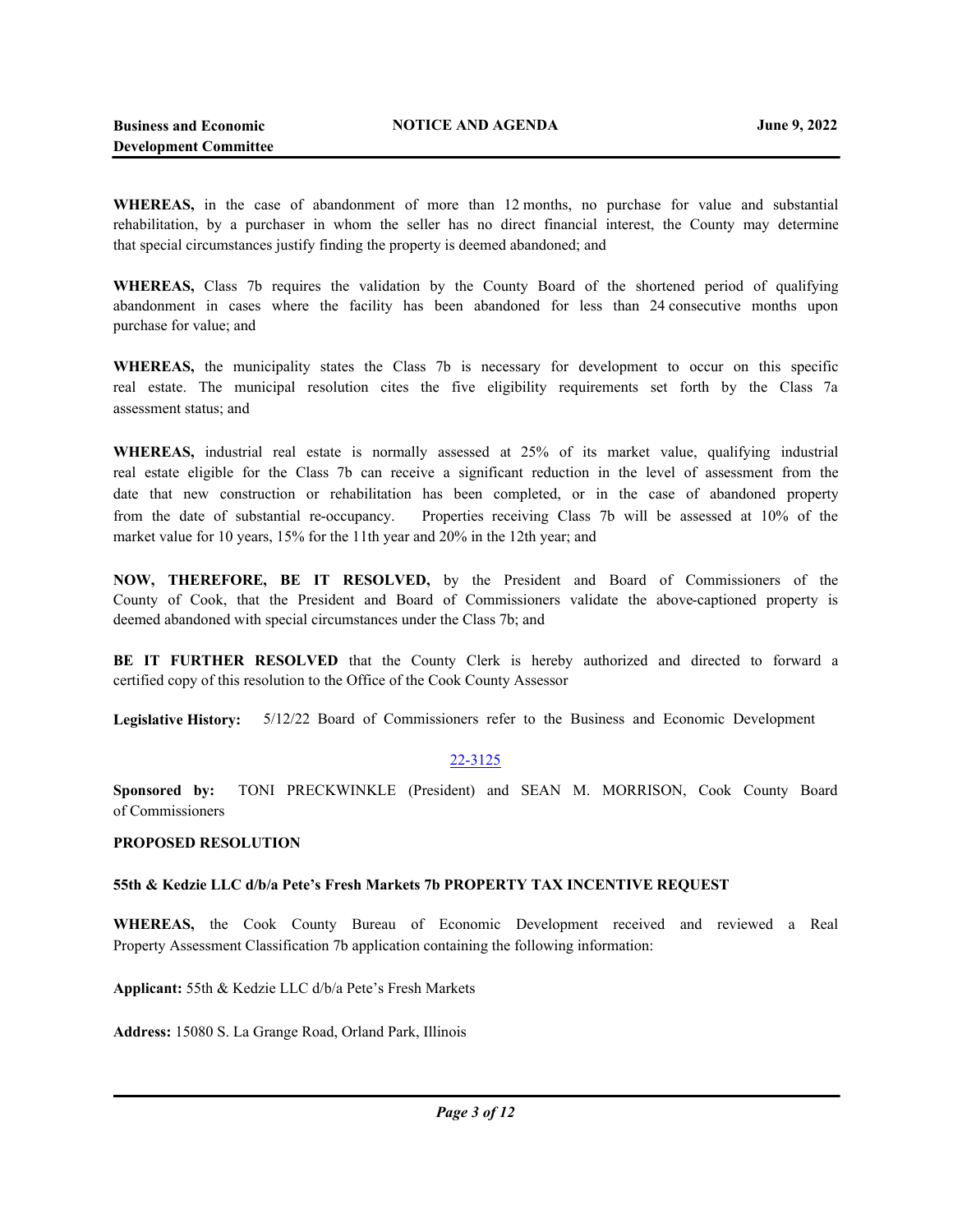**Municipality or Unincorporated Township:** Orland Park

**Cook County District:** 17th District

**Permanent Index Number:** 27-09-401-051-0000

**Municipal Resolution Number:** Village of Orland Park, Resolution No. 2128

**Number of month property vacant/abandoned:** More than 24 months

**Special circumstances justification requested:** Yes

**Proposed use of property:** Commercial use - retail

**Living Wage Ordinance Compliance Affidavit Provided:** N/A Commercial use

**WHEREAS,** the Cook County Board of Commissioners has adopted a Real Property Assessment Classification 7b that provides an applicant a reduction in the assessment level for an abandoned industrial facility; and

**WHEREAS,** the Cook County Classification System for Assessment defines abandoned property as buildings and other structures that, after having been vacant and unused for at least 12 continuous months, have been purchased for value by a purchaser in whom the seller has no direct financial interest; and

**WHEREAS,** in the instance where the property does not meet the definition of abandoned property, the municipality or the Board of Commissioners, may determine that special circumstances may exist that justify finding that the property is abandoned for purpose of Class 7b; and

**WHEREAS,** in the case of abandonment of at least 12 months, no purchase for value and substantial rehabilitation, by a purchaser in whom the seller has no direct financial interest, the County may determine that special circumstances justify finding the property is deemed abandoned; and

**WHEREAS,** Class 7b requires the validation by the County Board of the shortened period of qualifying abandonment in cases where the facility has been abandoned for less than 24 consecutive months upon purchase for value; and

**WHEREAS,** the municipality states the Class 7b is necessary for development to occur on this specific real estate. The municipal resolution cites the five eligibility requirements set forth by the Class 7a assessment status; and

**WHEREAS,** industrial real estate is normally assessed at 25% of its market value, qualifying industrial real estate eligible for the Class 7b can receive a significant reduction in the level of assessment from the date that new construction or rehabilitation has been completed, or in the case of abandoned property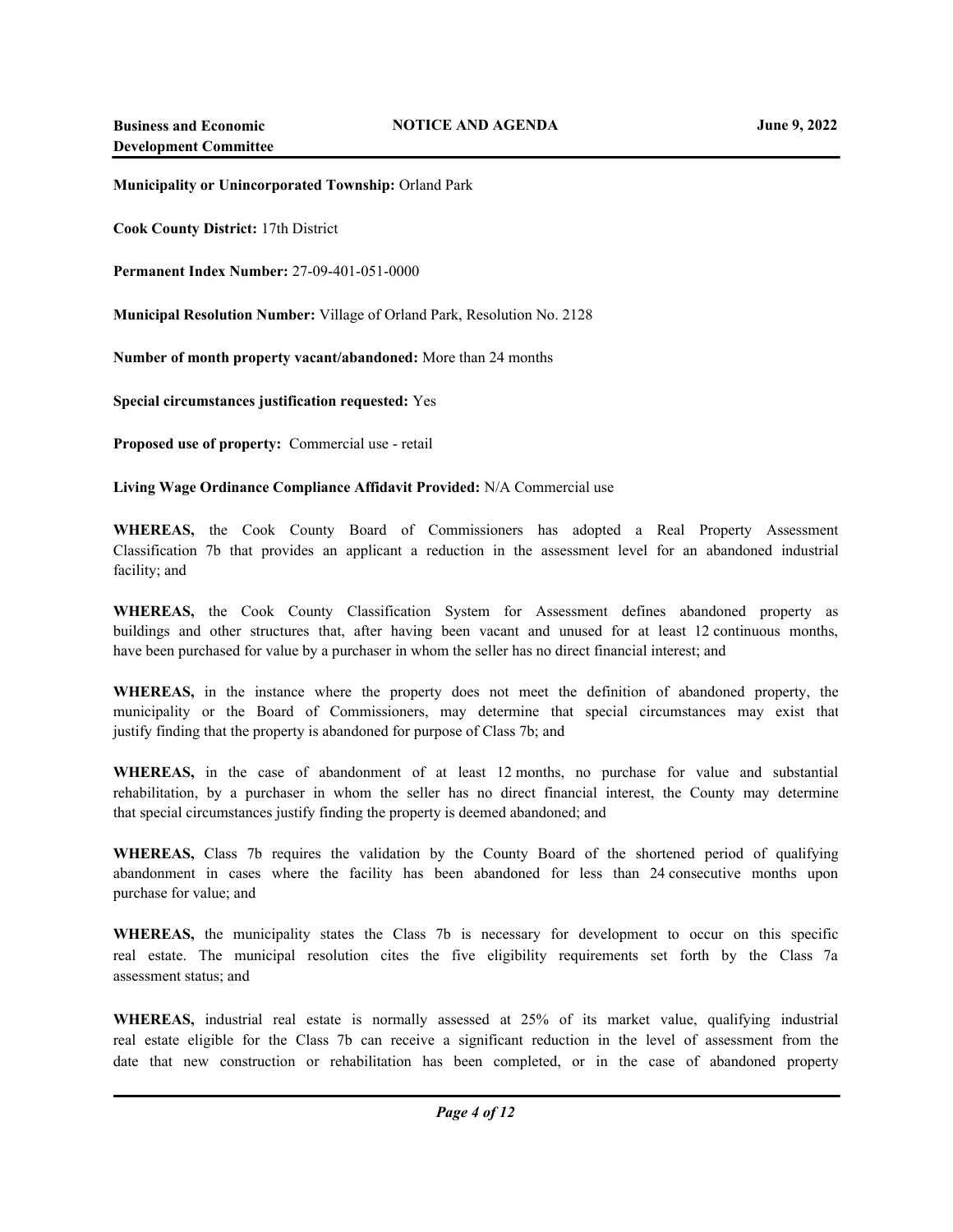from the date of substantial re-occupancy. Properties receiving Class 7b will be assessed at 10% of the market value for 10 years, 15% for the 11th year and 20% in the 12th year; and

**NOW, THEREFORE, BE IT RESOLVED,** by the President and Board of Commissioners of the County of Cook, that the President and Board of Commissioners validate the above-captioned property is deemed abandoned with special circumstances under the Class 7b; and

BE IT FURTHER RESOLVED, that the County Clerk is hereby authorized and directed to forward a certified copy of this resolution to the Office of the Cook County Assessor

**Legislative History:** 5/12/22 Board of Commissioners refer to the Business and Economic Development

### 22-3129

**Sponsored by:** TONI PRECKWINKLE (President) and DONNA MILLER, Cook County Board of Commissioners

### **PROPOSED RESOLUTION**

### **B & Z Heating and Air Inc. CLASS 8 PROPERTY TAX INCENTIVE REQUEST**

**WHEREAS,** the Cook County Bureau of Economic Development received and reviewed a Real Property Assessment Classification 8 application containing the following information:

**Applicant:** B & Z Heating and Air Inc.

**Address:** 15327 70th Court, Unit 1007, Oak Forest, Illinois

**Municipality or Unincorporated Township:** Village of Oak Forest

**Cook County District:** 6th District

**Permanent Index Number:** 28-18-100-050-1007

**Municipal Resolution Number:** City of Oak Forest Resolution No. 2020-09-0378R

**Number of month property vacant/abandoned:** 15 months vacant

**Special circumstances justification requested:** Yes

**TEERM (TEMPORARY EMERGENCY ECONOMIC RECOVERY MODIFICATION (Vacant for more than 12 months but less than 24 months - No Purchase for Value) Justification:** Yes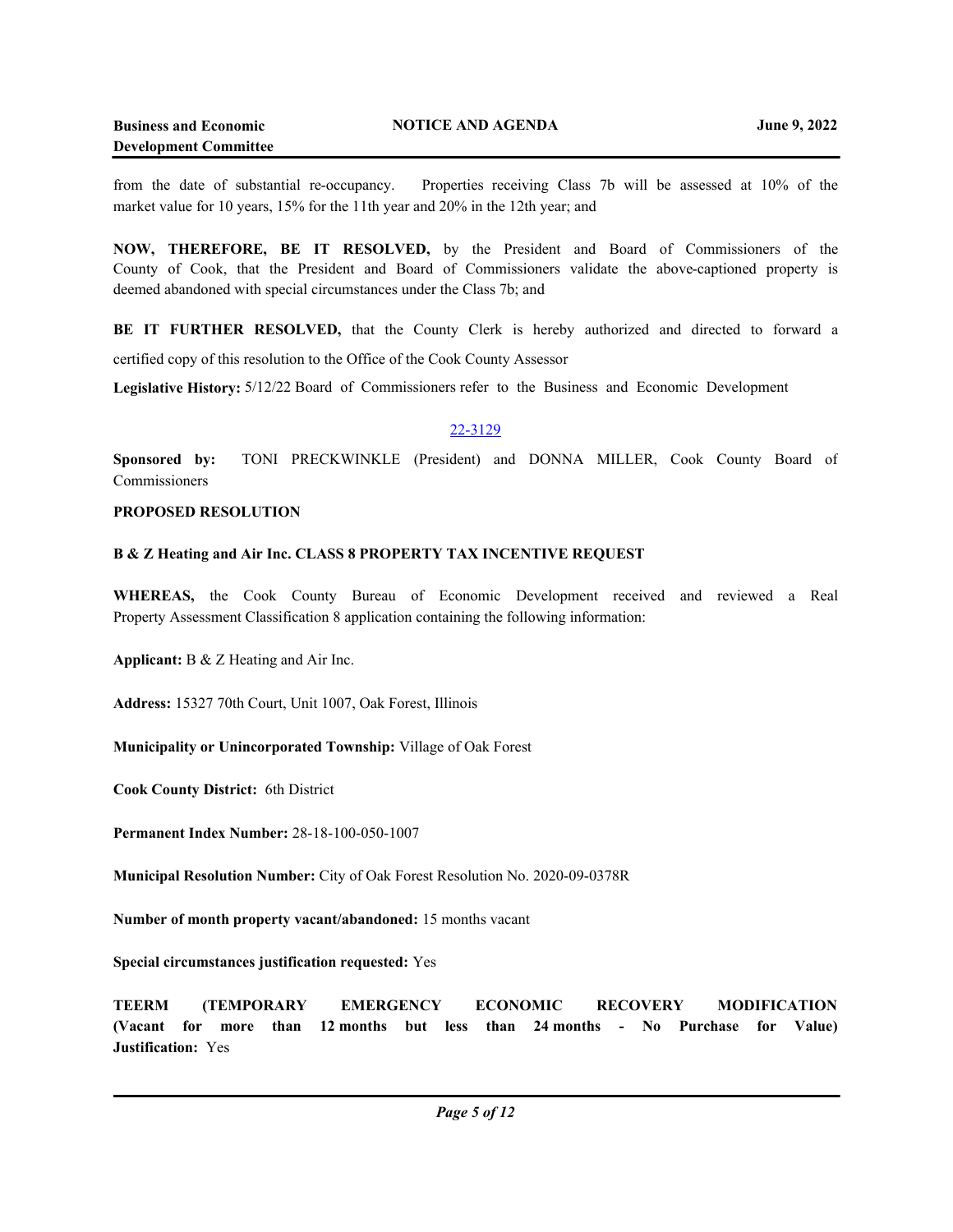**Proposed use of property:** Industrial use- storage and distribution

### **Living Wage Ordinance Compliance Affidavit Provided:** Yes

**WHEREAS,** the Cook County Board of Commissioners has adopted a Real Property Assessment Classification 8 that provides an applicant a reduction in the assessment level for an abandoned industrial/commercial facility; and

**WHEREAS,** the Cook County Classification System for Assessment defines abandoned property as buildings and other structures that, after having been vacant and unused for more than 24 continuous months, there has been no purchased for value by a purchaser and the property is in need of substantial rehabilitation; and

**WHEREAS,** in the instance where the property does not meet the definition of abandoned property, the municipality or the Board of Commissioners, may determine that special circumstances may exist that justify finding that the property as abandoned for purpose of the Class 8 TEERM (TEMPORARY EMERGENCY ECONOMIC RECOVERY MODIFICATION; and

**WHEREAS,** in the case of abandonment according to the TEERM definition, abandonment is defined as a facility being vacant over 12 months but less than 24 months with no purchase for value by a disinterested buyer, in such instances, the County may determine that special circumstances exist under TEERM; thus qualifying the property as abandoned; and

**WHEREAS,** Class 8 TEERM requires a resolution by the County Board validating the property as abandoned for the purpose of the Class 8 TEERM; and

**WHEREAS,** the municipality states the Class 8 TEERM is necessary for development to occur on this specific real estate. The municipal resolution cites the qualifications of this property to meet the definition of abandoned with special circumstances; and

**WHEREAS;** commercial real estate is normally assessed at 25% of its market value, qualifying commercial real estate eligible for the Class 8 can receive a significant reduction in the level of assessment from the date that new construction or rehabilitation has been completed, or in the case of abandoned property from the date of substantial re-occupancy. Properties receiving Class 8 will be assessed at 10% of the market value for 10 years, 15% for the 11th year and 20% in the 12th year; and

**NOW, THEREFORE, BE IT RESOLVED,** by the President and Board of Commissioners of the County of Cook, that the President and Board of Commissioners validate the above-captioned property is deemed abandoned with special circumstances under the Class 8 TEERM; and

**BE IT FURTHER RESOLVED,** that the County Clerk is hereby authorized and directed to forward a certified copy of this resolution to the Office of the Cook County Assessor.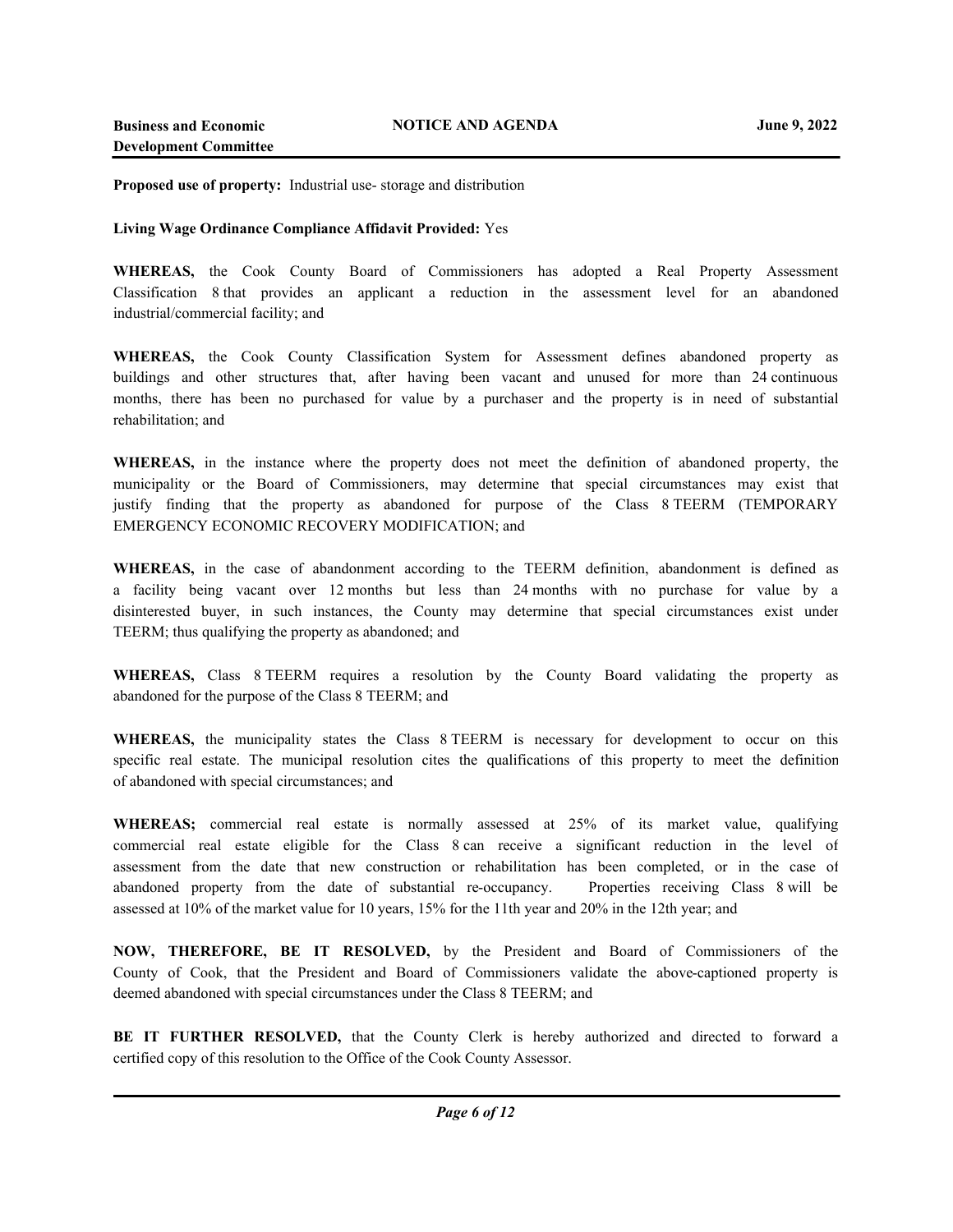**Legislative History:** 5/12/22 Board of Commissioners refer to the Business and Economic Development

## 22-3130

**Sponsored by:** TONI PRECKWINKLE (President) and DONNA MILLER, Cook County Board of Commissioners

## **PROPOSED RESOLUTION**

### **6230 West, LLC CLASS 8 PROPERTY TAX INCENTIVE REQUEST**

**WHEREAS,** the Cook County Bureau of Economic Development received and reviewed a Real Property Assessment Classification 8 application containing the following information:

**Applicant:** 6230 West, LLC

**Address:** 6230 W. 159th Street, Oak Forest, Illinois

**Municipality or Unincorporated Township:** Village of Oak Forest

**Cook County District:** 6th District

**Permanent Index Number:** 28-17-302-065-0000

**Municipal Resolution Number:** Village of Oak Forest, Resolution No. 2020-02-0366R

**Number of month property vacant/abandoned:** 11 months vacant

**Special circumstances justification requested:** Yes

**Proposed use of property:** Commercial use - Retail

**Living Wage Ordinance Compliance Affidavit Provided:** Yes

**WHEREAS,** the Cook County Board of Commissioners has adopted a Real Property Assessment Classification 8 that provides an applicant a reduction in the assessment level for an abandoned commercial facility; and

**WHEREAS,** the Cook County Classification System for Assessment defines abandoned property as buildings and other structures that, after having been vacant and unused for at least 24 continuous months, have been purchased for value by a purchaser in whom the seller has no direct financial interest; and

**WHEREAS,** in the instance where the property does not meet the definition of abandoned property, the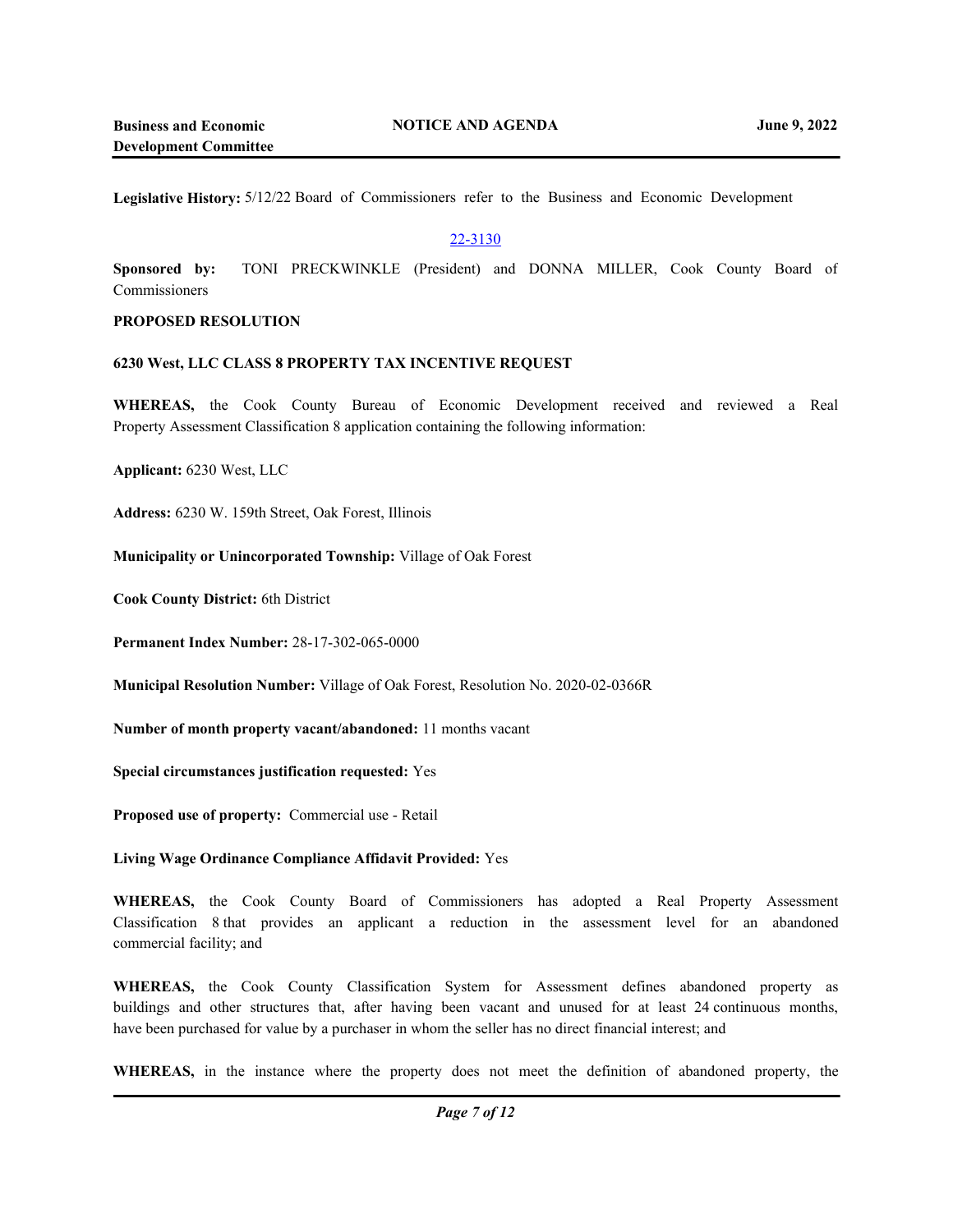municipality or the Board of Commissioners, may determine that special circumstances may exist that justify finding that the property is abandoned for purpose of Class 8; and

**WHEREAS,** in the case of abandonment of less than 24 months and purchase for value, by a purchaser in whom the seller has no direct financial interest, the County may determine that special circumstances justify finding the property is deemed abandoned; and

**WHEREAS,** Class 8 requires the validation by the County Board of the shortened period of qualifying abandonment in cases where the facility has been abandoned for less than 24 consecutive months upon purchase for value; and

**WHEREAS,** the municipality states the Class 8 is necessary for development to occur on this specific real estate. The municipal resolution cites the qualifications of this property to meet the definition of abandoned with special circumstances; and

**WHEREAS;** commercial real estate is normally assessed at 25% of its market value, qualifying commercial real estate eligible for the Class 8 can receive a significant reduction in the level of assessment from the date that new construction or rehabilitation has been completed, or in the case of abandoned property from the date of substantial re-occupancy. Properties receiving Class 8 will be assessed at 10% of the market value for 10 years, 15% for the 11th year and 20% in the 12th year; and

**NOW, THEREFORE, BE IT RESOLVED,** by the President and Board of Commissioners of the County of Cook, that the President and Board of Commissioners validate the above-captioned property is deemed abandoned with special circumstances under the Class 8; and

**BE IT FURTHER RESOLVED,** that the County Clerk is hereby authorized and directed to forward a certified copy of this resolution to the Office of the Cook County Assessor

**Legislative History:** 5/12/22 Board of Commissioners refer to the Business and Economic Development

## 22-3157

**Sponsored by:** TONI PRECKWINKLE (President) and LARRY SUFFREDIN, Cook County Board of Commissioners

## **PROPOSED RESOLUTION**

## **Aarya Properties, Inc.6B PROPERTY TAX INCENTIVE REQUEST**

**WHEREAS,** the Cook County Bureau of Economic Development received and reviewed a Real Property Assessment Classification 6b application containing the following information:

**Applicant:** Aarya Properties, Inc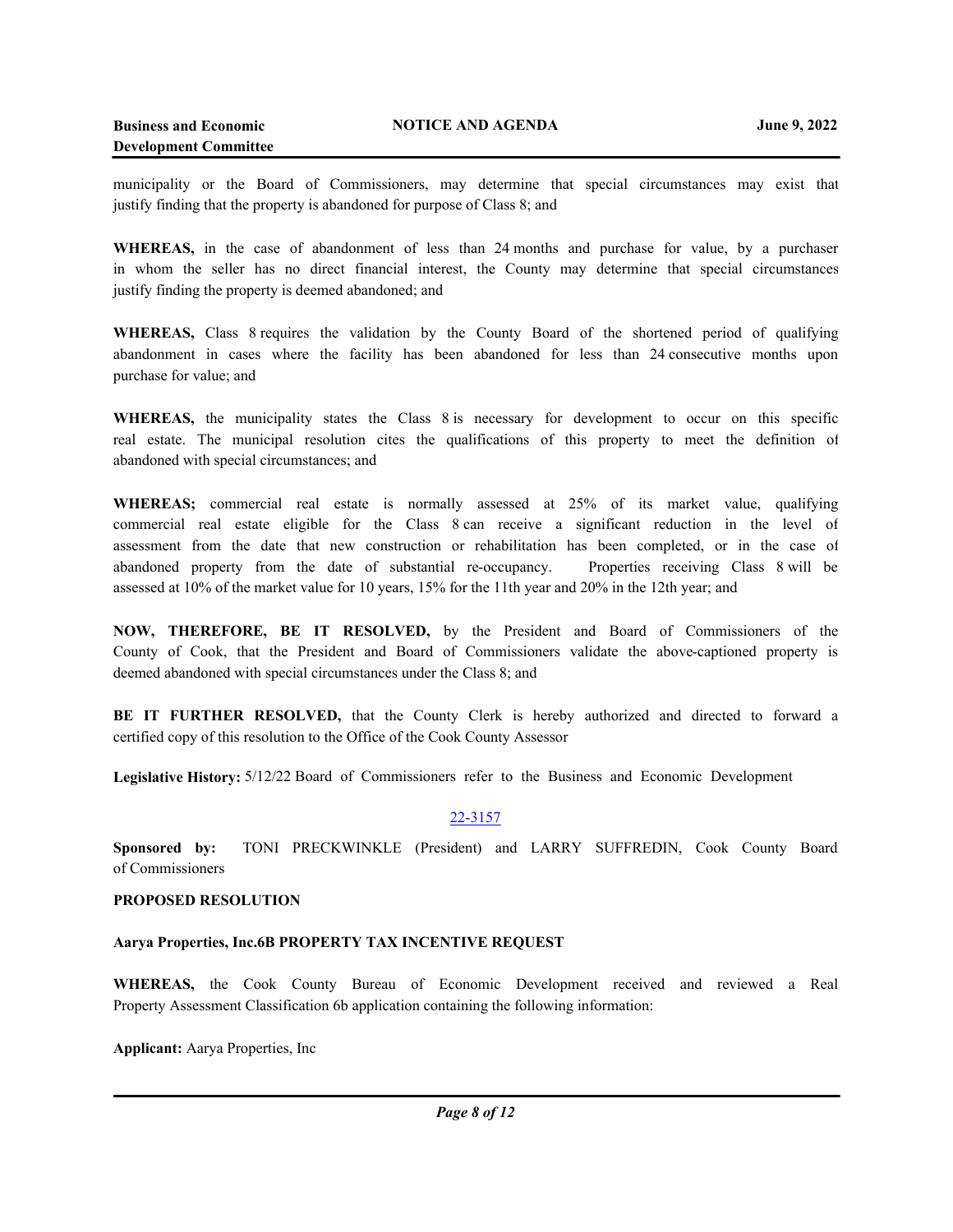**Address:** 8120 Central Park Avenue, Skokie, Illinois

**Municipality or Unincorporated Township:** Skokie

**Cook County District:** 13th District

**Permanent Index Number:** 10-23-325-040-0000

**Municipal Resolution Number:** Resolution Number

**Number of month property vacant/abandoned:** 23 months vacant

**Special circumstances justification requested:** Yes

**Proposed use of property:** Industrial use - warehousing, manufacturing, and/or distribution

**Living Wage Ordinance Compliance Affidavit Provided:** Yes

**WHEREAS,** the Cook County Board of Commissioners has adopted a Real Property Assessment Classification 6b that provides an applicant a reduction in the assessment level for an abandoned industrial facility; and

**WHEREAS,** the Cook County Classification System for Assessment defines abandoned property as buildings and other structures that, after having been vacant and unused for at least 24 continuous months, have been purchased for value by a purchaser in whom the seller has no direct financial interest; and

**WHEREAS,** in the instance where the property does not meet the definition of abandoned property, the municipality or the Board of Commissioners, may determine that special circumstances may exist that justify finding that the property is abandoned for purpose of Class 6b; and

**WHEREAS,** in the case of abandonment of less than 24 months and purchase for value, by a purchaser in whom the seller has no direct financial interest, the County may determine that special circumstances justify finding the property is deemed abandoned; and

**WHEREAS,** Class 6b requires the validation by the County Board of the shortened period of qualifying abandonment in cases where the facility has been abandoned for less than 24 consecutive months upon purchase for value; and

**WHEREAS,** the municipality states the Class 6b is necessary for development to occur on this specific real estate. The municipal resolution cites the qualifications of this property to meet the definition of abandoned with special circumstances; and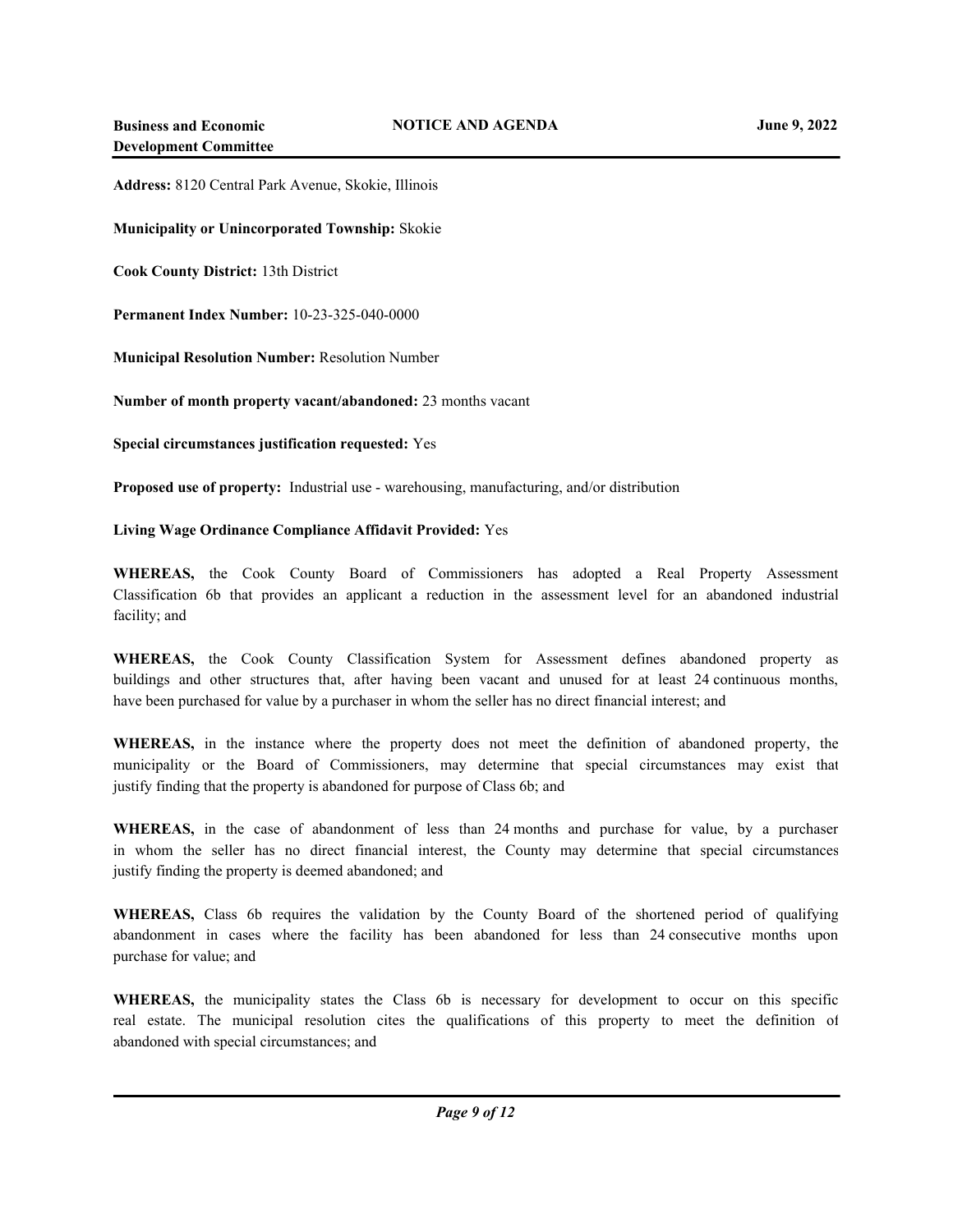**WHEREAS,** industrial real estate is normally assessed at 25% of its market value, qualifying industrial real estate eligible for the Class 6b can receive a significant reduction in the level of assessment from the date that new construction or rehabilitation has been completed, or in the case of abandoned property from the date of substantial re-occupancy. Properties receiving Class 6b will be assessed at 10% of the market value for 10 years, 15% for the 11th year and 20% in the 12th year; and

**NOW, THEREFORE, BE IT RESOLVED,** by the President and Board of Commissioners of the County of Cook, that the President and Board of Commissioners validate the above-captioned property is deemed abandoned with special circumstances under the Class 6b; and

**BE IT FURTHER RESOLVED,** that the County Clerk is hereby authorized and directed to forward a certified copy of this resolution to the Office of the Cook County Assessor

**Legislative History:** 5/12/22 Board of Commissioners refer to the Business and Economic Development

## 22-3188

**Sponsored by:** TONI PRECKWINKLE (President) and FRANK J. AGUILAR, Cook County Board of Commissioners

#### **PROPOSED RESOLUTION**

# **Robert Burke 6b UNINCORPORATED COOK RENEWAL PROPERTY TAX INCENTIVE REQUEST**

**WHEREAS,** the Cook County Bureau of Economic Development received and reviewed a Real Property Assessment Classification 6b renewal application containing the following information:

**Applicant:** Robert Burke

**Address:** 5852 W. 51st Street, Chicago, Illinois

**Municipality or Unincorporated Township:** Unincorporated Township Stickney

**Cook County District: 11th** District

**Permanent Index Number:** 19-08-202-025-0000 and 19-08-202-053-0000

**Municipal Resolution Number:** Unincorporated Cook

**Use of property:** Industrial use - warehousing and distribution

**WHEREAS,** the Cook County Board of Commissioners has adopted a Real Property Assessment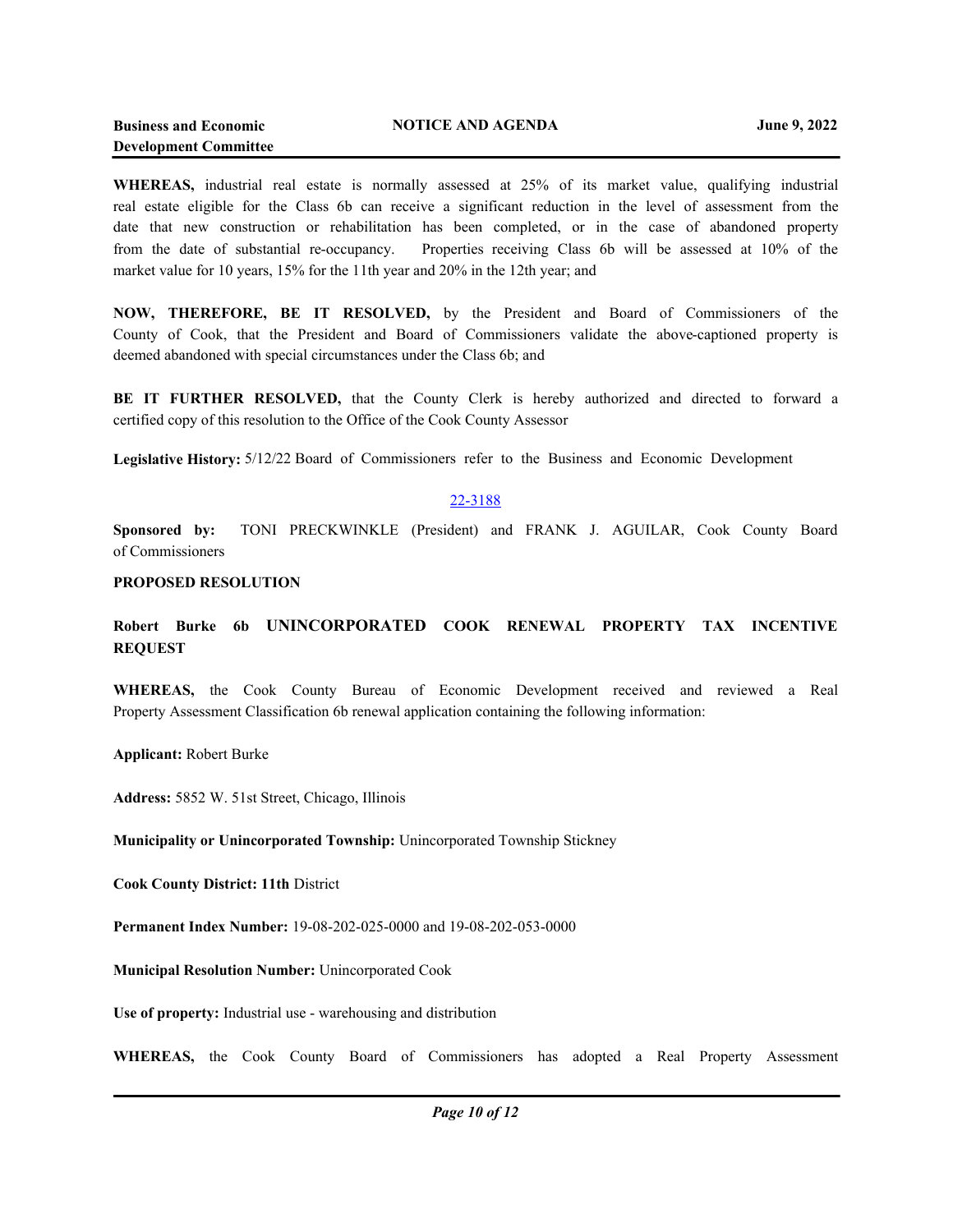Classification 6b that provides an applicant a reduction in the assessment level for newly constructed or substantially rehabilitated or abandoned commercial property; and

**WHEREAS,** the Cook County Classification System for a Class 6b assessment defines abandoned property as " property where the buildings and other structures, or portions thereof, have been vacant and unused for more than 12 continuous months and as established by rule of the Assessor.; and

**WHEREAS,** Class 6b incentives that are granted are renewable and requires the validation of the County Board if located in unincorporated Cook County, Illinois. The applicant may apply for a renewal on or after the 10th year of the Incentive, but before the expiration of the 12th year of the Incentive. The applicant in an Unincorporated area of Cook County must obtain an enabling Resolution from the Board of Commissioners of Cook County as to whether it will validate the renewal; and

**WHEREAS,** the property is located in an unincorporated area of Cook County, and it is determined the renewal of the Class 6b incentive is necessary and beneficial to the local economy; and

**WHEREAS,** it is determined that the project results in the retention of jobs at the property site; and

**WHEREAS,** projects which qualify for the Class 6b incentive will receive a reduced assessment level of ten percent (10%) of fair market value for the first ten years, fifteen percent (15%) for the 11th year and twenty percent (20%) for the 12th year. Without this incentive, the industrial property would normally be assessed at twenty-five percent (25%) of its market value.

**NOW, THEREFORE, BE IT RESOLVED,** by the President and Board of Commissioners of the County of Cook, that the President and Board of Commissioners validate that the above-captioned property meets the requirements for a renewal of the Class 6b incentive; and

**BE IT FURTHER RESOLVED** that the President and Board of Commissioners hereby approves the renewal of the Class 6b incentive; and

**BE IT FURTHER RESOLVED** that the County Clerk is hereby authorized and directed to forward a certified copy of this resolution to the Office of the Cook County Assessor.

**Legislative History:** 5/12/22 Board of Commissioners refer to the Business and Economic Development